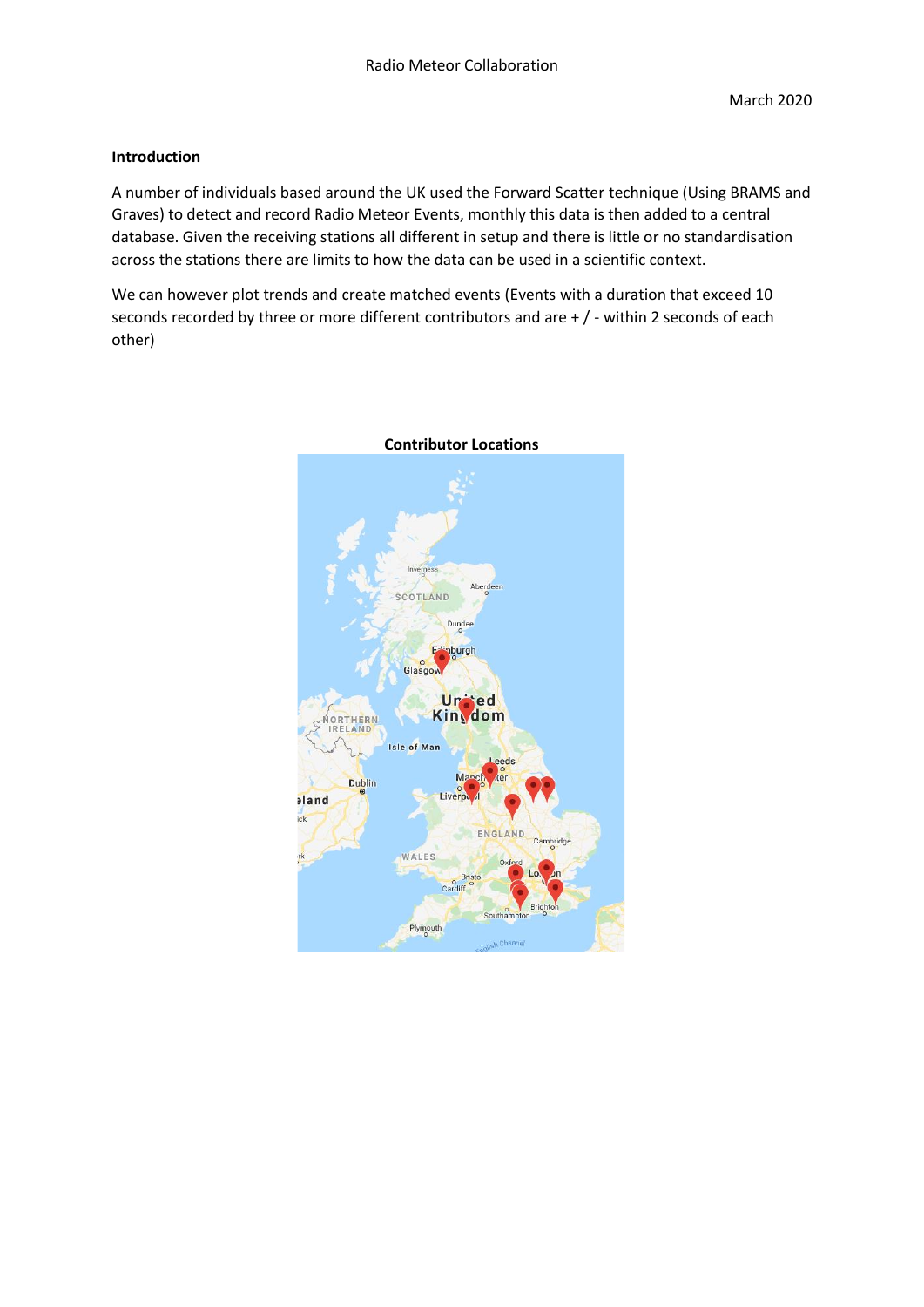# **Trend of contributions for March 2020**

The graph below shows the trend of contributions over time for the month of March – Counts are not displayed as its simply a trend for the month.

Assume Graves was down on the 25<sup>th</sup> March

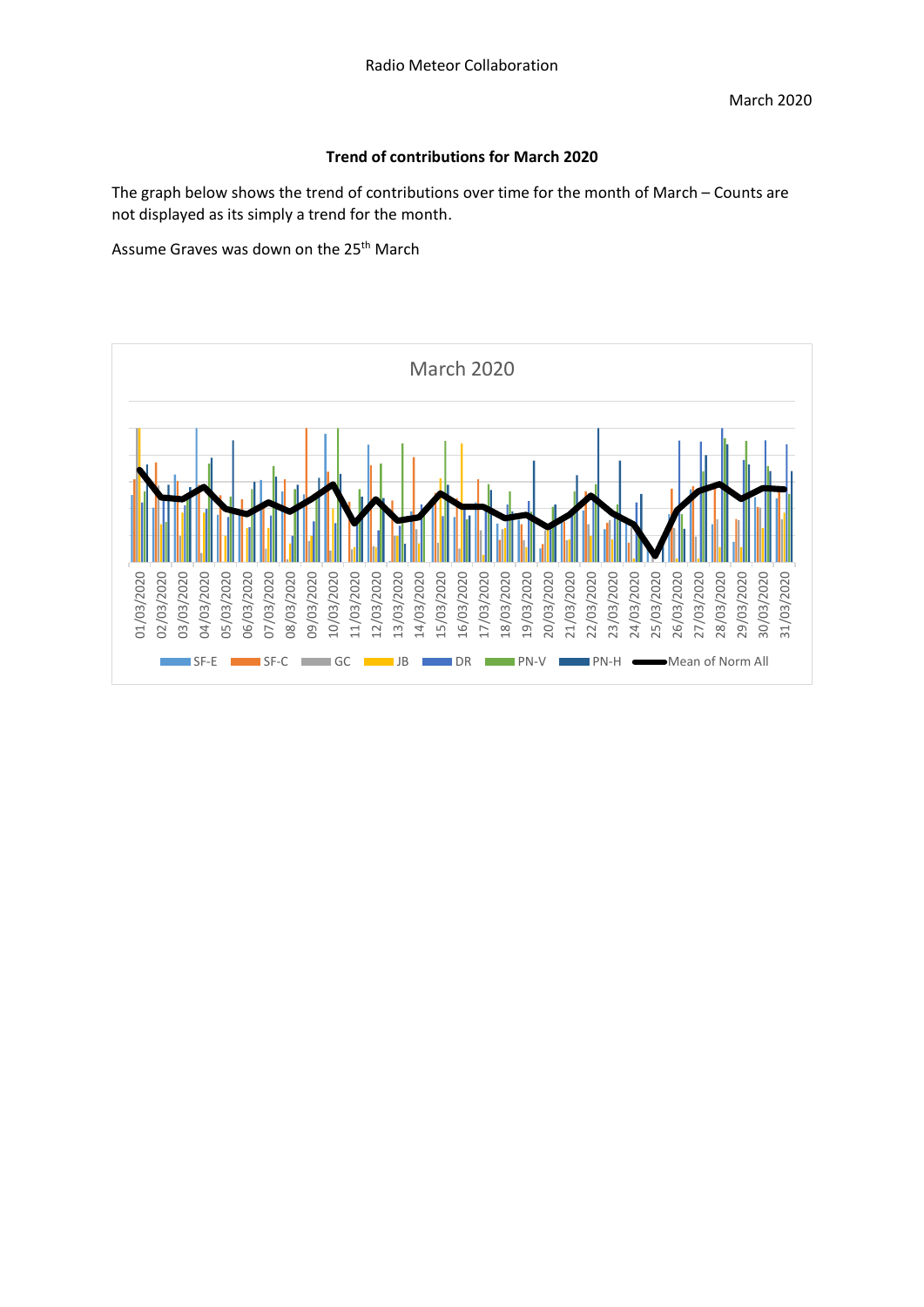## **March Event data broken down into durations**

|              | Raw Data           |           |             |              |             |  |  |
|--------------|--------------------|-----------|-------------|--------------|-------------|--|--|
| <b>Month</b> | <b>Total Count</b> | $<$ 1 Sec | 1 to 5 Secs | 5 to 10 Secs | $>$ 10 Secs |  |  |
| Feb          | 50.715             | 45.974    | 4.479       | 164          | 98          |  |  |

| Event Durations as a % of the Total |                                                      |     |     |  |  |  |  |
|-------------------------------------|------------------------------------------------------|-----|-----|--|--|--|--|
| Month                               | 5 to 10 Secs<br>1 to 5 Secs<br>< 1 Sec<br>$>10$ Secs |     |     |  |  |  |  |
| Feb                                 | 90.7                                                 | 8.8 | 0.3 |  |  |  |  |

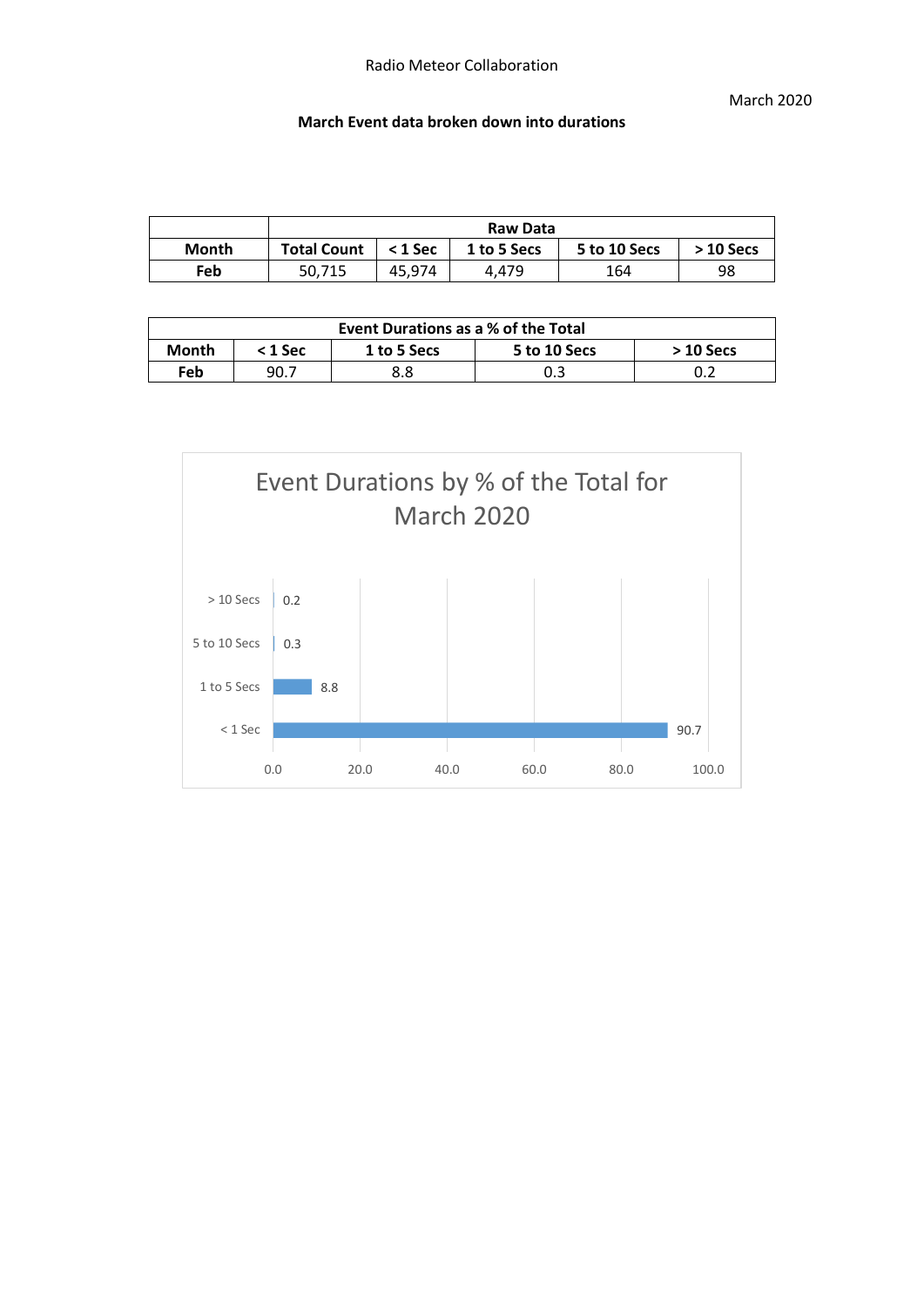Matched Events - Events with a duration that exceed 10 seconds recorded by three or more different contributors and are + / - within 2 seconds of each other

There were 6 potential matches in March - the notable ones are below

| <b>Contributor</b>           | <b>RX</b><br>Lat | <b>RX</b><br>Lng | <b>TX</b><br><b>Source</b> | <b>Time Sync</b> | Time -<br><b>UTC</b> | <b>Duration</b><br>in<br><b>Seconds</b> | <b>S\N Ratio</b><br><b>Calculated</b> | <b>Doppler</b><br><b>Estimate</b><br><b>Calculated</b> |
|------------------------------|------------------|------------------|----------------------------|------------------|----------------------|-----------------------------------------|---------------------------------------|--------------------------------------------------------|
| John Berman                  | 51.4             | $-0.1$           | Graves                     | Dimension<br>4   | 02:00:39             | 13.20                                   | 52.80                                 | $-2515$                                                |
| Derek Robson                 | 52.7             | $-1.2$           | Graves                     | Dimension<br>4   | 02:00:39             | 10.75                                   | 23.90                                 | $-30$                                                  |
| Steve Futcher -<br>Emsworth  | 50.9             | $-0.9$           | Graves                     | NetTime          | 02:00:40             | 13.15<br>Calculated                     | 24.00                                 | $-5$                                                   |
| Steve Futcher -<br>Clanfield | 50.9             | $-1.0$           | Graves                     | NetTime          | 02:00:40             | 10.58<br>Calculated                     | 19.70                                 | $-16$                                                  |

# **Event at 2020-03-10 at 02:00:39 UTC**



Please go to<http://meteor.m81.co.uk/picview10.php?id=878> to see the full size plots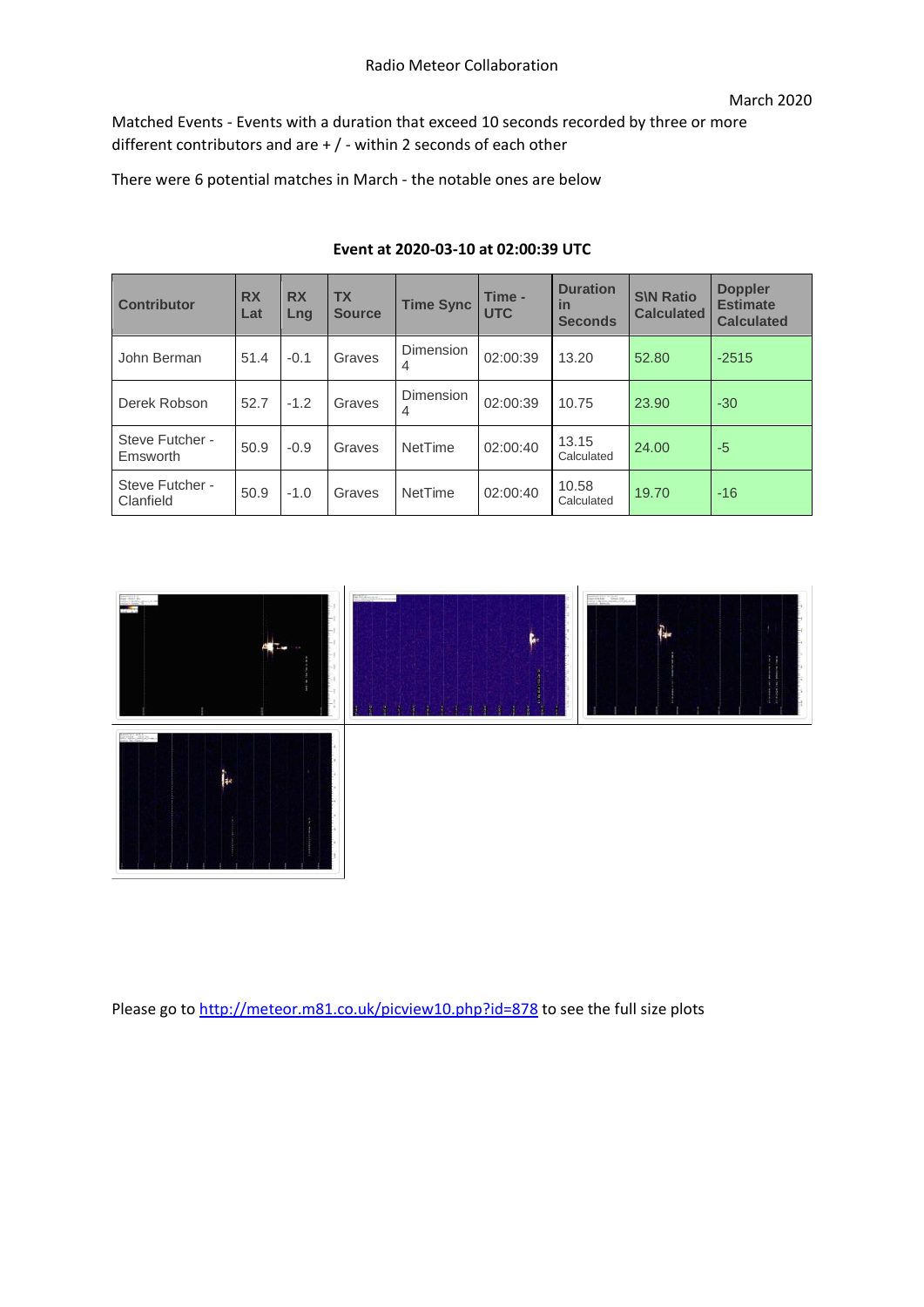#### March 2020

| <b>Contributor</b>           | <b>RX</b><br>Lat | <b>RX</b><br>Lng | <b>TX</b><br><b>Source</b> | <b>Time Sync</b>                   | Time -<br><b>UTC</b> | <b>Duration</b><br>in<br><b>Seconds</b> | <b>S\N Ratio</b><br><b>Calculated</b> | <b>Doppler</b><br><b>Estimate</b><br><b>Calculated</b> |
|------------------------------|------------------|------------------|----------------------------|------------------------------------|----------------------|-----------------------------------------|---------------------------------------|--------------------------------------------------------|
| John Berman                  | 51.4             | $-0.1$           | Graves                     | <b>Dimension</b><br>$\overline{4}$ | 22:26:41             | 11.70                                   | 40.80                                 | $-2517$                                                |
| Steve Futcher -<br>Emsworth  | 50.9             | $-0.9$           | Graves                     | NetTime                            | 22:26:41             | 11.43<br>Calculated                     | 18.20                                 | 9                                                      |
| Steve Futcher -<br>Clanfield | 50.9             | $-1.0$           | Graves                     | NetTime                            | 22:26:41             | 11.43<br>Calculated                     | 25.50                                 | 14                                                     |
| Philip Norton - H            | 53.1             | $-0.5$           | Graves                     | Dimension<br>4                     | 22:26:42             | 11.00<br>Calculated                     | 47.90                                 |                                                        |

### **Event at 2020-03-08 at 22:26:41 UTC**



Please go to<http://meteor.m81.co.uk/picview10.php?id=875> to see the full size plots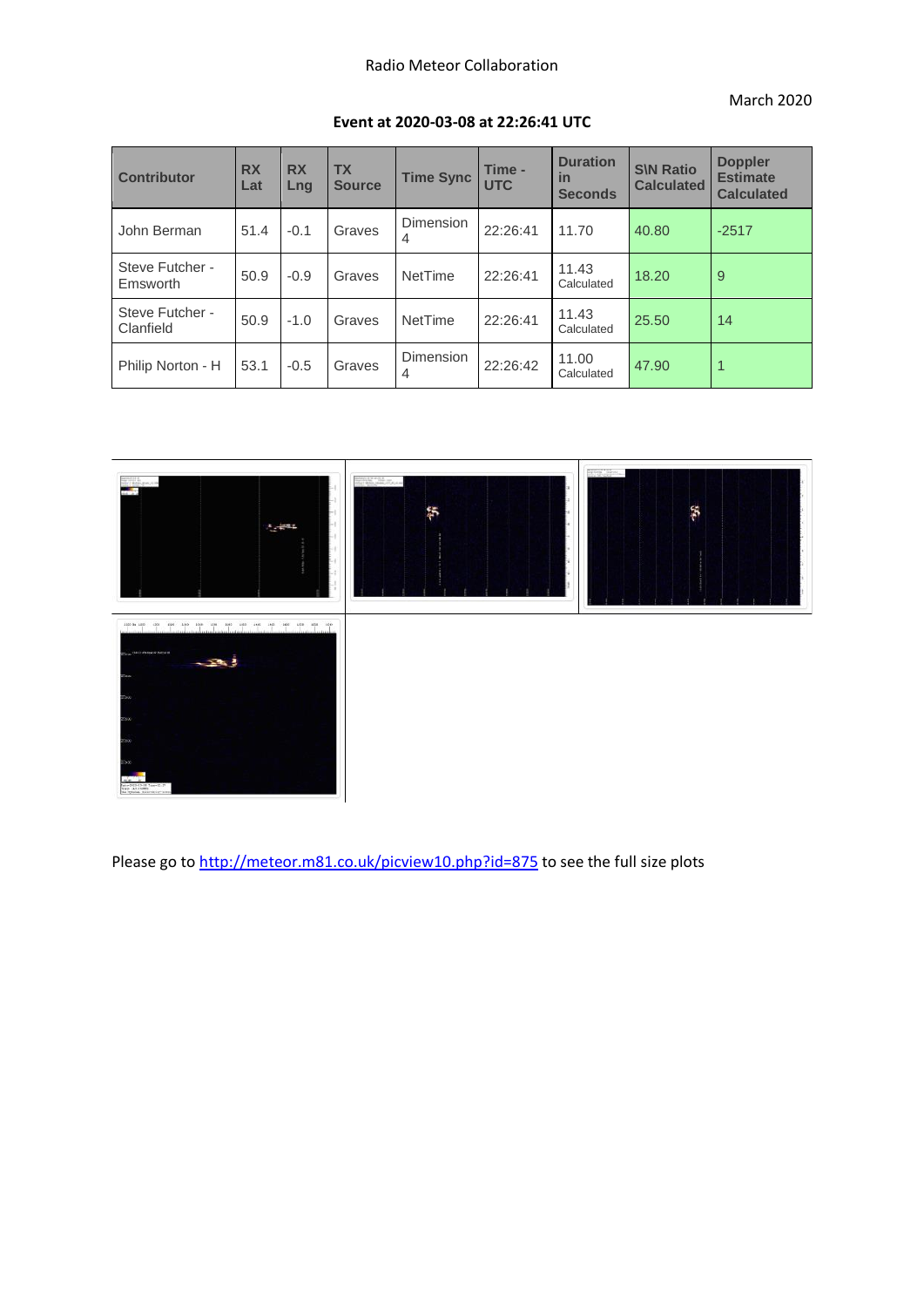| <b>Contributor</b>           | <b>RX</b><br>Lat | <b>RX</b><br>Lng | <b>TX</b><br><b>Source</b> | <b>Time Sync</b>      | Time -<br><b>UTC</b> | <b>Duration</b><br>in<br><b>Seconds</b> | <b>S\N Ratio</b><br><b>Calculated</b> | <b>Doppler</b><br><b>Estimate</b><br><b>Calculated</b> |
|------------------------------|------------------|------------------|----------------------------|-----------------------|----------------------|-----------------------------------------|---------------------------------------|--------------------------------------------------------|
| <b>Graham Cluer</b>          | 51.4             | $-1.0$           | Graves                     | Dimension<br>4        | 05:49:20             | 20.67<br>Calculated                     | 20.10                                 | 82                                                     |
| Steve Futcher -<br>Emsworth  | 50.9             | $-0.9$           | Graves                     | NetTime               | 05:49:20             | 35.32<br>Calculated                     | 18.60                                 | $-4$                                                   |
| Steve Futcher -<br>Clanfield | 50.9             | $-1.0$           | Graves                     | NetTime               | 05:49:20             | 26.79<br>Calculated                     | 17.30                                 | $-19$                                                  |
| John Berman                  | 51.4             | $-0.1$           | Graves                     | Dimension<br>4        | 05:49:21             | 30.20                                   | 45.50                                 | $-2498$                                                |
| Derek Robson                 | 52.7             | $-1.2$           | Graves                     | <b>Dimension</b><br>4 | 05:49:21             | 17.92                                   | 22.20                                 | $-8$                                                   |

### **Event at 2020-03-09 at 05:49:20 UTC**



Please go to<http://meteor.m81.co.uk/picview10.php?id=876> to see the full size plots